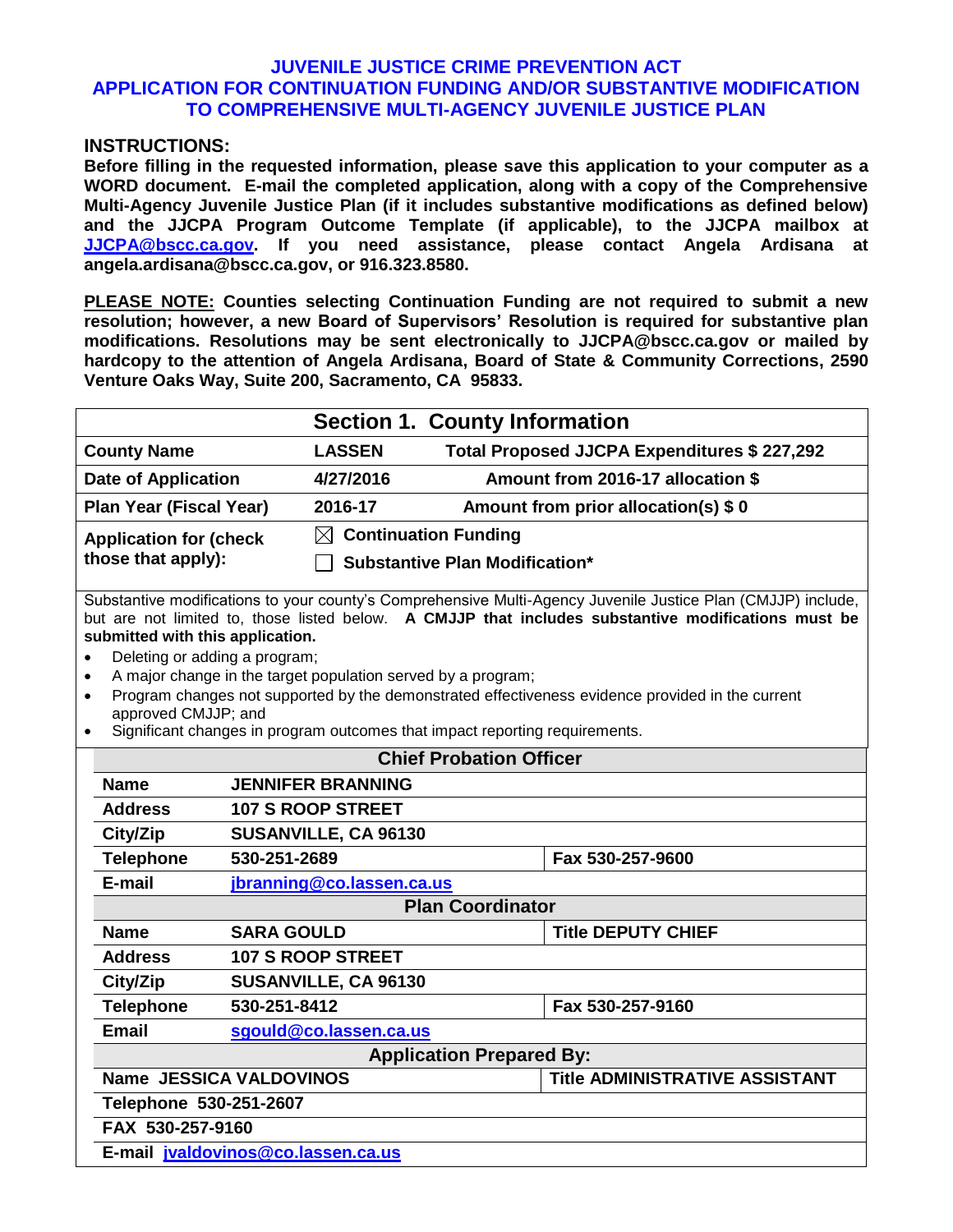| Section 2. Juvenile Justice Coordinating Council (JJCC)                                                                                                                                                                                                                                                                                                                                                                                                                                                                                                                                                                                                                                                                                                                                                                                                                                                                         |                                |  |  |
|---------------------------------------------------------------------------------------------------------------------------------------------------------------------------------------------------------------------------------------------------------------------------------------------------------------------------------------------------------------------------------------------------------------------------------------------------------------------------------------------------------------------------------------------------------------------------------------------------------------------------------------------------------------------------------------------------------------------------------------------------------------------------------------------------------------------------------------------------------------------------------------------------------------------------------|--------------------------------|--|--|
| List any changes to your JJCC.* Check here if there have been no changes.                                                                                                                                                                                                                                                                                                                                                                                                                                                                                                                                                                                                                                                                                                                                                                                                                                                       |                                |  |  |
| Name/Agency of those Added/Deleted                                                                                                                                                                                                                                                                                                                                                                                                                                                                                                                                                                                                                                                                                                                                                                                                                                                                                              | <b>Added</b><br><b>Deleted</b> |  |  |
| <b>KENNETH THEOBALD/</b>                                                                                                                                                                                                                                                                                                                                                                                                                                                                                                                                                                                                                                                                                                                                                                                                                                                                                                        |                                |  |  |
| <b>DR. DAVID BECKWITH/</b>                                                                                                                                                                                                                                                                                                                                                                                                                                                                                                                                                                                                                                                                                                                                                                                                                                                                                                      |                                |  |  |
| <b>BRUCE DAVIE /</b>                                                                                                                                                                                                                                                                                                                                                                                                                                                                                                                                                                                                                                                                                                                                                                                                                                                                                                            |                                |  |  |
| <b>DEAN GROWDON/</b>                                                                                                                                                                                                                                                                                                                                                                                                                                                                                                                                                                                                                                                                                                                                                                                                                                                                                                            |                                |  |  |
| <b>BILL MERKLE/</b>                                                                                                                                                                                                                                                                                                                                                                                                                                                                                                                                                                                                                                                                                                                                                                                                                                                                                                             |                                |  |  |
| <b>CHRISTY ROSE/</b>                                                                                                                                                                                                                                                                                                                                                                                                                                                                                                                                                                                                                                                                                                                                                                                                                                                                                                            |                                |  |  |
| <b>NANCY SATICA/</b>                                                                                                                                                                                                                                                                                                                                                                                                                                                                                                                                                                                                                                                                                                                                                                                                                                                                                                            |                                |  |  |
|                                                                                                                                                                                                                                                                                                                                                                                                                                                                                                                                                                                                                                                                                                                                                                                                                                                                                                                                 |                                |  |  |
|                                                                                                                                                                                                                                                                                                                                                                                                                                                                                                                                                                                                                                                                                                                                                                                                                                                                                                                                 |                                |  |  |
| *Note: Section 749.22 of the Welfare and Institutions Code, Chapter 325, Statutes of 1998, mandates the<br>following membership on the Juvenile Justice Coordinating Council. (Additional members may be added.)<br>"The coordinating councils shall, at a minimum, include the chief probation officer, as chair, and one<br>representative each from the district attorney's office, the public defender's office, the sheriff's department, the<br>board of supervisors, the department of social services, the department of mental health, a community-based<br>drug and alcohol program, a city police department, the county office of education or a school district, and an at-<br>large community representative. In order to carry out its duties pursuant to this section, a coordinating council<br>shall also include representatives from nonprofit community-based organizations providing services to minors." |                                |  |  |
| <b>Section 3. Plan Modification</b>                                                                                                                                                                                                                                                                                                                                                                                                                                                                                                                                                                                                                                                                                                                                                                                                                                                                                             |                                |  |  |
| Summarize proposed modifications to your plan with respect to each of the following:                                                                                                                                                                                                                                                                                                                                                                                                                                                                                                                                                                                                                                                                                                                                                                                                                                            |                                |  |  |
| Changes in law enforcement, probation, education, mental health, health, social services, drug and alcohol<br>I.<br>and other resources that specifically target at-risk juveniles, juvenile offenders and their families:<br>Changes in the prioritization of the neighborhoods, schools, and other areas in the community that face a<br>Н.<br>significant public safety risk from juvenile crime:                                                                                                                                                                                                                                                                                                                                                                                                                                                                                                                            |                                |  |  |

III. Changes in the continuum of responses to juvenile crime and delinquency that demonstrate a collaborative and integrated approach for implementing swift, certain and graduated responses to at risk youth and juvenile offenders:

# **Section 4. Modifications to Current Programs**

**Provide the name and other requested information for each current program proposed for modification. (Copy this section if more than three programs are to be modified.)**

#### **Program Name: TRUANCY REDUCTION PROGRAM (TRP)**

Proposed program modifications and reasons for change: NA

Changes to program outcomes, goals and/or outcome measures: NA

**Program Name: MOBILE TREATMENT SERVICES (MTS)**

Proposed program modifications and reasons for change: NA

Changes to program outcomes, goals and/or outcome measures: NA

### **Program Name: PROBATION ALTERNATIVES IN A COMMUNITY ENVIRONMENT (PACE)**

Proposed program modifications and reasons for change: NA

Changes to program outcomes, goals and/or outcome measures: NA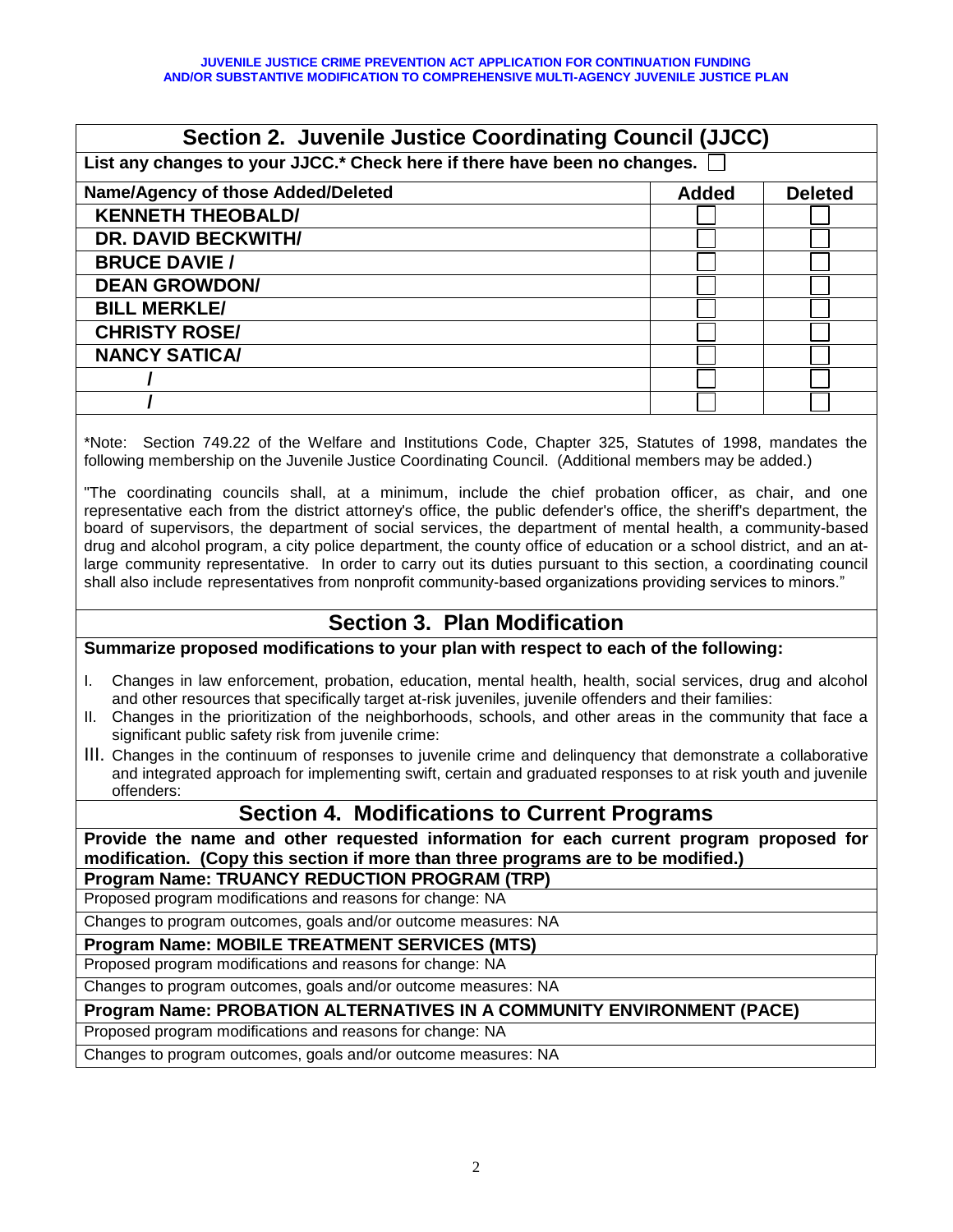| <b>Section 5. Added/Deleted Programs</b>                                                                                                                                                                                                                                                                                                                                                                                                                                                                                         |  |  |  |  |
|----------------------------------------------------------------------------------------------------------------------------------------------------------------------------------------------------------------------------------------------------------------------------------------------------------------------------------------------------------------------------------------------------------------------------------------------------------------------------------------------------------------------------------|--|--|--|--|
| Provide all requested information for each program that will be added or deleted.                                                                                                                                                                                                                                                                                                                                                                                                                                                |  |  |  |  |
| Name(s) of Deleted Program(s) (if any):                                                                                                                                                                                                                                                                                                                                                                                                                                                                                          |  |  |  |  |
| II. Information for Added Program (Copy this section for each additional program to be added.)                                                                                                                                                                                                                                                                                                                                                                                                                                   |  |  |  |  |
| Program Name:<br>А.                                                                                                                                                                                                                                                                                                                                                                                                                                                                                                              |  |  |  |  |
| Target Population:<br>В.                                                                                                                                                                                                                                                                                                                                                                                                                                                                                                         |  |  |  |  |
| C.<br><b>Estimated Annual Number of Clients Served:</b>                                                                                                                                                                                                                                                                                                                                                                                                                                                                          |  |  |  |  |
| Program Category: (check all that Apply)<br>D.                                                                                                                                                                                                                                                                                                                                                                                                                                                                                   |  |  |  |  |
| Suppression<br>Intervention<br>Incapacitation<br><b>Prevention</b>                                                                                                                                                                                                                                                                                                                                                                                                                                                               |  |  |  |  |
| Е.<br>Describe the program's goals, youth who will be served, and services they will receive.                                                                                                                                                                                                                                                                                                                                                                                                                                    |  |  |  |  |
| F.<br>Describe the collaborations that will occur with other agencies.                                                                                                                                                                                                                                                                                                                                                                                                                                                           |  |  |  |  |
| Describe the basis upon which the program, or elements thereof, have been demonstrated to be effective<br>G.                                                                                                                                                                                                                                                                                                                                                                                                                     |  |  |  |  |
| in reducing juvenile crime and/or delinquency (a pre-requisite for program approval).                                                                                                                                                                                                                                                                                                                                                                                                                                            |  |  |  |  |
| Describe the nature and time frame(s) for implementation of the major program components.<br>Η.                                                                                                                                                                                                                                                                                                                                                                                                                                  |  |  |  |  |
| State law requires that the following outcomes be assessed for approved programs: arrest rate, rate of<br>successful completion of probation, incarceration rate, probation violation rate, rates of completion of<br>restitution and court-ordered community service, and annual per capita program costs. For added<br>programs only, go to the "Juvenile Justice Crime Prevention Act Outcome Template" to provide the<br>required information for these outcomes and any additional outcomes that will be used to assess the |  |  |  |  |

**achievements of program participants. Email the completed template with this application.** 

# **Section 6. Program Budgets**

**Using the following templates, provide the current and proposed budget for each funded program. Copy these templates if more than one program is proposed for funding.** 

## **Program Name: TRUANCY REDUCTION PROGRAM (TRP)**

| <b>Current Budget</b>                                              | <b>State Funds</b> | <b>Interest</b> | <b>Non-JJCPA</b><br><b>Funds</b> |
|--------------------------------------------------------------------|--------------------|-----------------|----------------------------------|
| <b>Salaries and Benefits</b>                                       | \$32,808           |                 |                                  |
| <b>Services and Supplies</b>                                       |                    |                 |                                  |
| <b>Professional Services</b>                                       |                    |                 |                                  |
| <b>Community-Based Organizations</b>                               |                    |                 |                                  |
| <b>Fixed Assets/Equipment</b>                                      |                    |                 |                                  |
| Administrative Overhead (Maximum = 0.5% of State<br><b>Funds</b> ) | \$                 | D               |                                  |
| <b>Other</b>                                                       |                    |                 |                                  |
| <b>Fund Totals</b>                                                 | \$32,808           |                 |                                  |

| <b>Proposed Budget</b>                                             | <b>State Funds</b> | <b>Interest</b> | <b>Non-JJCPA</b><br><b>Funds</b> |
|--------------------------------------------------------------------|--------------------|-----------------|----------------------------------|
| <b>Salaries and Benefits</b>                                       | \$67,094           |                 |                                  |
| <b>Services and Supplies</b>                                       | \$4,000            |                 |                                  |
| <b>Professional Services</b>                                       |                    |                 |                                  |
| <b>Community-Based Organizations</b>                               |                    |                 |                                  |
| <b>Fixed Assets/Equipment</b>                                      |                    |                 |                                  |
| Administrative Overhead (Maximum = 0.5% of State<br><b>Funds</b> ) | \$                 |                 |                                  |
| <b>Other</b>                                                       |                    |                 |                                  |
| <b>Fund Totals</b>                                                 | \$71,094           |                 |                                  |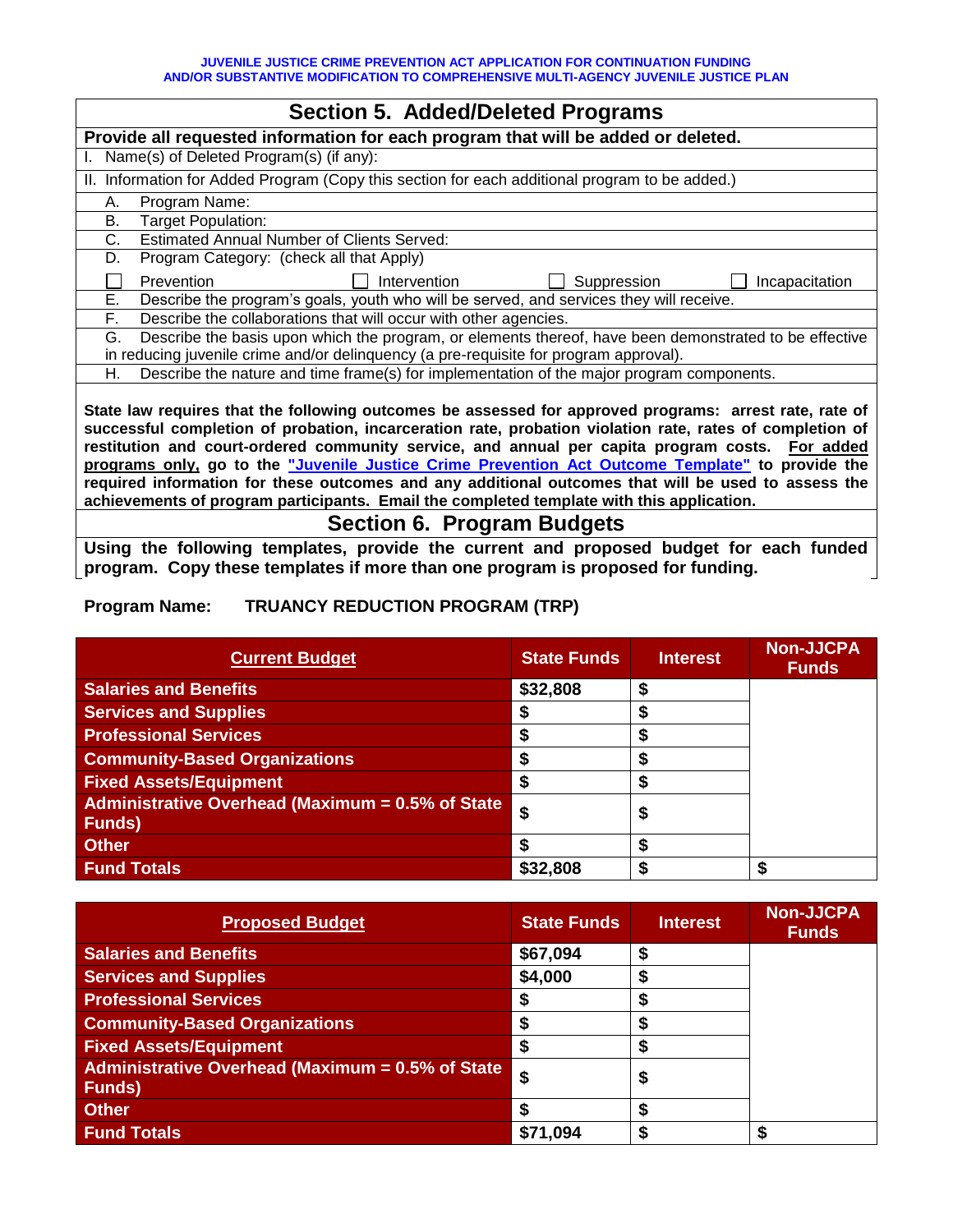#### **JUVENILE JUSTICE CRIME PREVENTION ACT APPLICATION FOR CONTINUATION FUNDING AND/OR SUBSTANTIVE MODIFICATION TO COMPREHENSIVE MULTI-AGENCY JUVENILE JUSTICE PLAN**

## **Program Name: PROBATION ALTERNATIVES IN A COMMUNITY ENVIRONMENT (PACE)**

| <b>Current Budget</b>                                             | <b>State Funds</b> | <b>Interest</b> | <b>Non-JJCPA</b><br><b>Funds</b> |
|-------------------------------------------------------------------|--------------------|-----------------|----------------------------------|
| <b>Salaries and Benefits</b>                                      | \$32,808           |                 |                                  |
| <b>Services and Supplies</b>                                      |                    |                 |                                  |
| <b>Professional Services</b>                                      |                    |                 |                                  |
| <b>Community-Based Organizations</b>                              |                    |                 |                                  |
| <b>Fixed Assets/Equipment</b>                                     |                    |                 |                                  |
| Administrative Overhead (Maximum = 0.5% of State<br><b>Funds)</b> | \$                 | Ð               |                                  |
| <b>Other</b>                                                      |                    |                 |                                  |
| <b>Fund Totals</b>                                                | \$32,808           |                 |                                  |

| <b>Proposed Budget</b>                                             | <b>State Funds</b> | <b>Interest</b> | <b>Non-JJCPA</b><br><b>Funds</b> |
|--------------------------------------------------------------------|--------------------|-----------------|----------------------------------|
| <b>Salaries and Benefits</b>                                       | \$64,214           | S               |                                  |
| <b>Services and Supplies</b>                                       | \$10,000           | æ               |                                  |
| <b>Professional Services</b>                                       |                    |                 |                                  |
| <b>Community-Based Organizations</b>                               |                    | œ               |                                  |
| <b>Fixed Assets/Equipment</b>                                      |                    | œ               |                                  |
| Administrative Overhead (Maximum = 0.5% of State<br><b>Funds</b> ) | \$                 | \$              |                                  |
| <b>Other</b>                                                       |                    | S               |                                  |
| <b>Fund Totals</b>                                                 | \$74,214           |                 | \$                               |
| <b>Drogram Namo: MODILE TDEATMENT CEDIVACE (MTC)</b>               |                    |                 |                                  |

## **Program Name: MOBILE TREATMENT SERIVCES (MTS)**

| <b>Current Budget</b>                                                    | <b>State Funds</b> | <b>Interest</b> | <b>Non-JJCPA</b><br><b>Funds</b> |
|--------------------------------------------------------------------------|--------------------|-----------------|----------------------------------|
| <b>Salaries and Benefits</b>                                             | \$30,000           | S               |                                  |
| <b>Services and Supplies</b>                                             |                    |                 |                                  |
| <b>Professional Services</b>                                             |                    |                 |                                  |
| <b>Community-Based Organizations</b>                                     |                    |                 |                                  |
| <b>Fixed Assets/Equipment</b>                                            |                    |                 |                                  |
| <b>Administrative Overhead (Maximum = 0.5% of State</b><br><b>Funds)</b> | \$                 | Φ               |                                  |
| <b>Other</b>                                                             |                    |                 |                                  |
| <b>Fund Totals</b>                                                       | \$30,000           |                 |                                  |

| <b>Proposed Budget</b>                                            | <b>State Funds</b> | <b>Interest</b> | <b>Non-JJCPA</b><br><b>Funds</b> |
|-------------------------------------------------------------------|--------------------|-----------------|----------------------------------|
| <b>Salaries and Benefits</b>                                      | \$54,584           | S               |                                  |
| <b>Services and Supplies</b>                                      |                    |                 |                                  |
| <b>Professional Services</b>                                      |                    |                 |                                  |
| <b>Community-Based Organizations</b>                              |                    |                 |                                  |
| <b>Fixed Assets/Equipment</b>                                     | \$27,400           |                 |                                  |
| Administrative Overhead (Maximum = 0.5% of State<br><b>Funds)</b> | \$                 | ⊕               |                                  |
| <b>Other</b>                                                      |                    | S               |                                  |
| <b>Fund Totals</b>                                                | \$81,984           |                 |                                  |